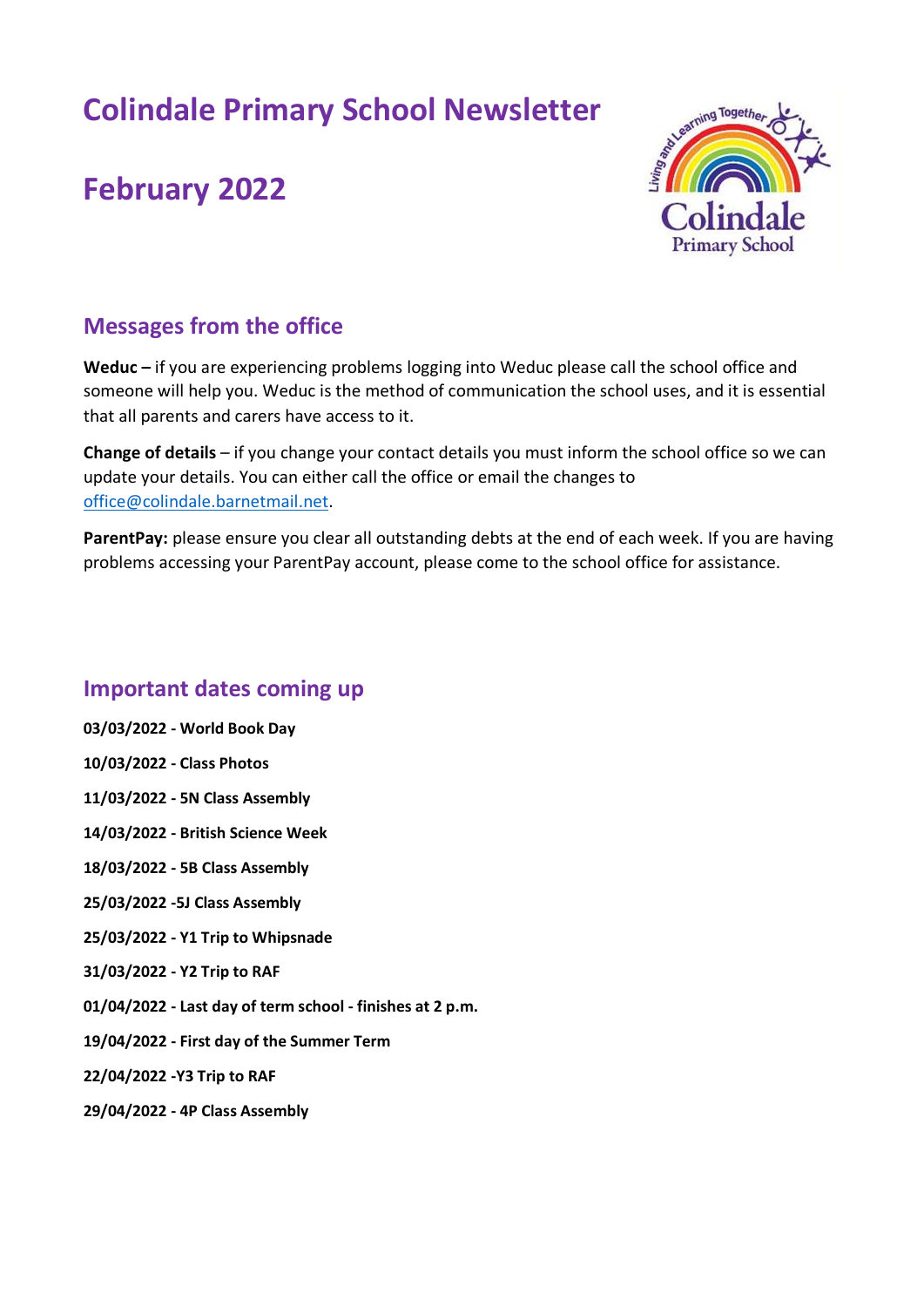## **Year 1 Trip to the RAF Museum**

#### **At the end of last half term Year 1 went on their first ever school trip, visiting the RAF Museum**.

We set off at 9:00 am with so much excitement about seeing all the aircraft at the museum and about experiencing a trip for the first time with our friends.

We marched our way through Colindale Park looking out for trains and talking about all the places we knew along the way.



hungry after all of our walking and learning.

Some of us even got to play in the brand-new children's playground which had slides coming out of airplanes.



At the museum, each class had time to look though all the different hangars and took part in a fabulous workshop where we learnt about how aircraft has changed over time.

We learnt about which materials airplanes were made from 100 years ago. We also learnt about the Red Arrows and how they have jet engines! Finally, we got to fly a glider in a race with our friends. We were really looking forward to lunch as we were so



On the way home all the adults surprised us with a visit to the playground in Colindale Park. We had so much fun playing together on the swings, the roundabout, and climbing the 'mountain'.

Everyone had a wonderful time, and we can't wait to go on our next school trip!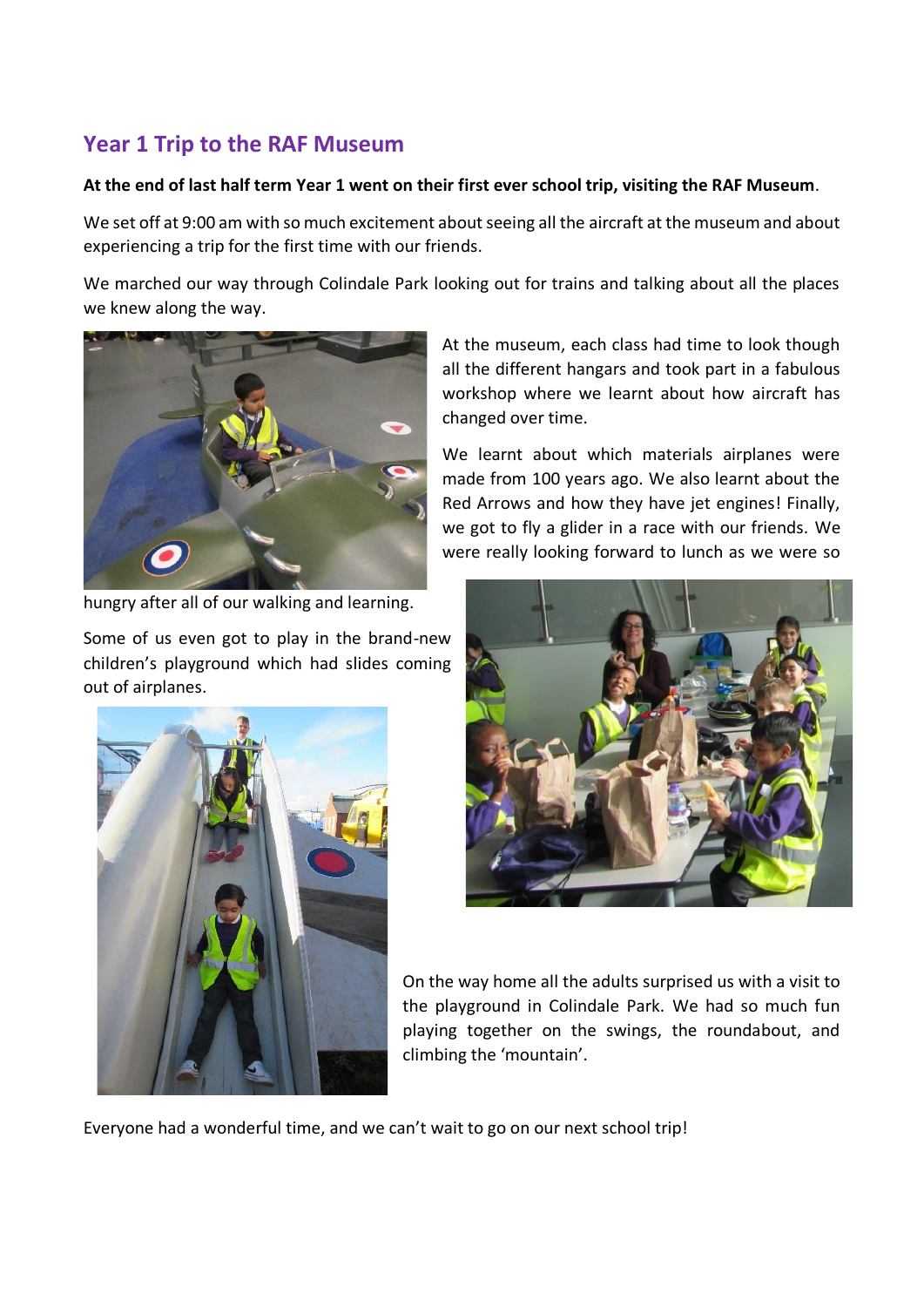# **Year 3 Trip to the Hindu Temple**

#### **On Friday 25th of February Year 3 visited Bhaktivedanta Manor in Watford.**

It was a fabulous trip and really brought to life what the children have been learning in school. It was a fun filled day with lots of activities such as, a bull cart ride, feeding the Oxen and cows, dressing up in traditional clothing, face painting and taking part in a classical Indian dance workshop!

The children had a lovely day out and really enjoyed learning about the place of worship and the beliefs in Hinduism. It was all sunshine and smiles! When asked some of the children what they loved about the trip they said: "I loved sitting on a bull cart! I thought this was something that only happens in India!" and "I loved the meditation garden, it felt so peaceful!"

We would like to thank all the parents who volunteered to help on the trip; we really appreciate your support and it would not have been such a successful trip without you!



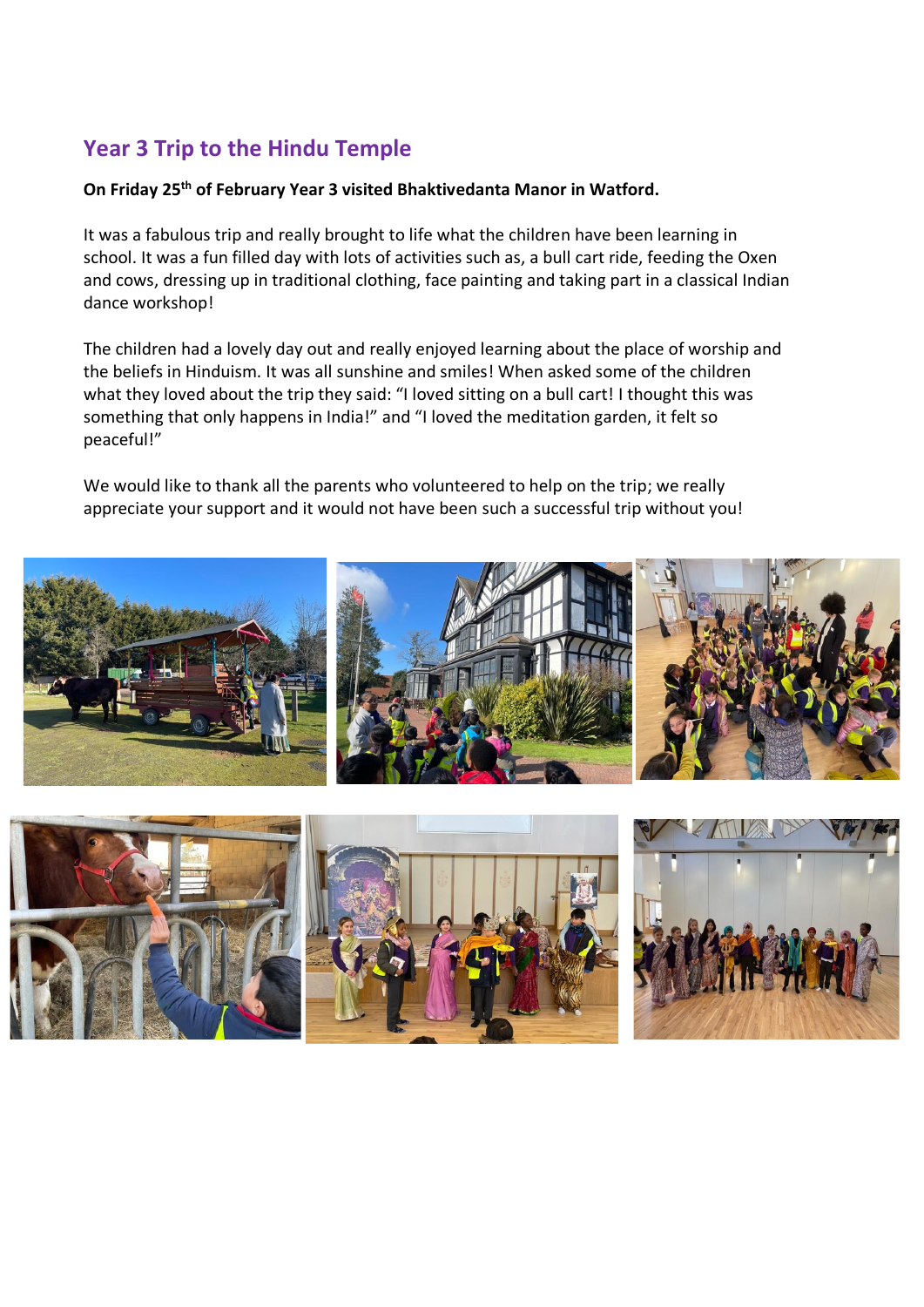## **RRSA**

Each month, all classes learn about a different 'article' from the United Nations Convention on the Rights of the child. This convention is made up of 42 articles.



Each article relates to and explains the different

rights of all children. During the month, class teachers and other adults will discuss the article and talk about how it affects children at school and at home. The children can ask questions and talk about how THEY can make sure they access their rights. These articles are also part of every school assembly.

Below is the article for February 2022. There are many things to discuss as a family, especially now children can get information from anywhere at any time. Does YOUR child know whether they are looking at good or bad information?

## **February 2022 Article 17 and 18**

## **17: The right to information that is important to their well-being. Adults must ensure that this information is not harmful.**

**18: The right to be cared for by both parents who must consider what is best for the child.**



Whose job is it to make sure children get the right type of information?

What MIGHT happen if children get the **wrong** types of information?

What do we mean by WRONG information?

### **At home:**

Discuss the following: does YOUR child know whether they are looking at good or bad information? How do you monitor WHAT your child sees or hears on internet-based platforms? Does your child know what to do if they are worried by something they see or hear on-line? It is worth setting up some guidelines for your child to follow.